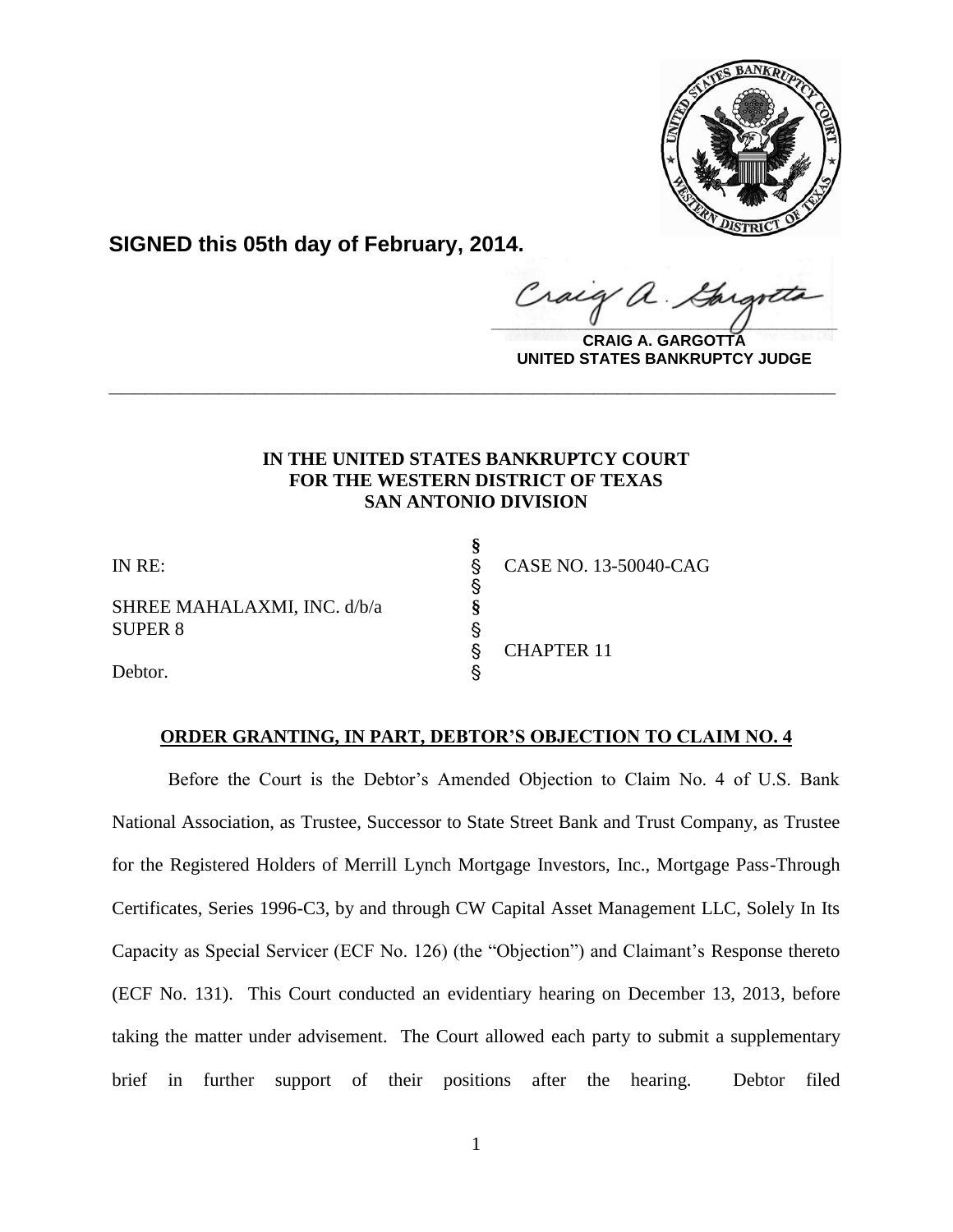its Supplementary Letter Brief (ECF No. 148) on January 2, 2014, and Claimant (hereinafter "the Trust") filed its Supplementary Letter Brief in Response (ECF No. 154) on January 20, 2014. The Court has reviewed the entire record before it, including all admitted exhibits and the weight of the testimony and credibility of all witnesses. The Court has also carefully considered all evidentiary objections raised and sustained in making its findings of fact.

Debtor originally objected to both the validity of the Trust's interests in the Debtor's assets including disputed issues regarding the Note and effectiveness of a new allonge, and the Trust's claim for pre-petition default interest. Debtor also filed an adversary proceeding (Adv. No. 13-05050-cag) to determine the disputed issues regarding the Note and effectiveness of a new allonge. At the hearing on Debtor's Objection, the Parties agreed to proceed only on Debtor's objection to the Trust's claim for pre-petition default interest while reserving the remaining Note and new allonge issues to be decided as part of the adversary proceeding. The Parties also filed a Joint Stipulation for the Objection to Claim Hearing on the morning of the hearing held December 13, 2013 (ECF No. 140). In accordance with the Parties' agreement, this Court shall only determine whether the Trust is entitled to pre-petition default interest at this time.

As an initial matter, the Court finds that it has jurisdiction over this proceeding under 28 U.S.C. §§ 157(b) and 1334 (2012). This matter is a core proceeding under 28 U.S.C. §§ 157(b)(2)(A) and (B), in which the Court may enter a final order. Venue is proper under 28 U.S.C. § 1408. This matter is referred to the Court pursuant to the District's Standing Order of Reference.

## **PROCEDURAL AND FACTUAL BACKGROUND**

Debtor, Shree Mahalaxmi, Inc. d/b/a Super 8, is a Texas corporation that owns and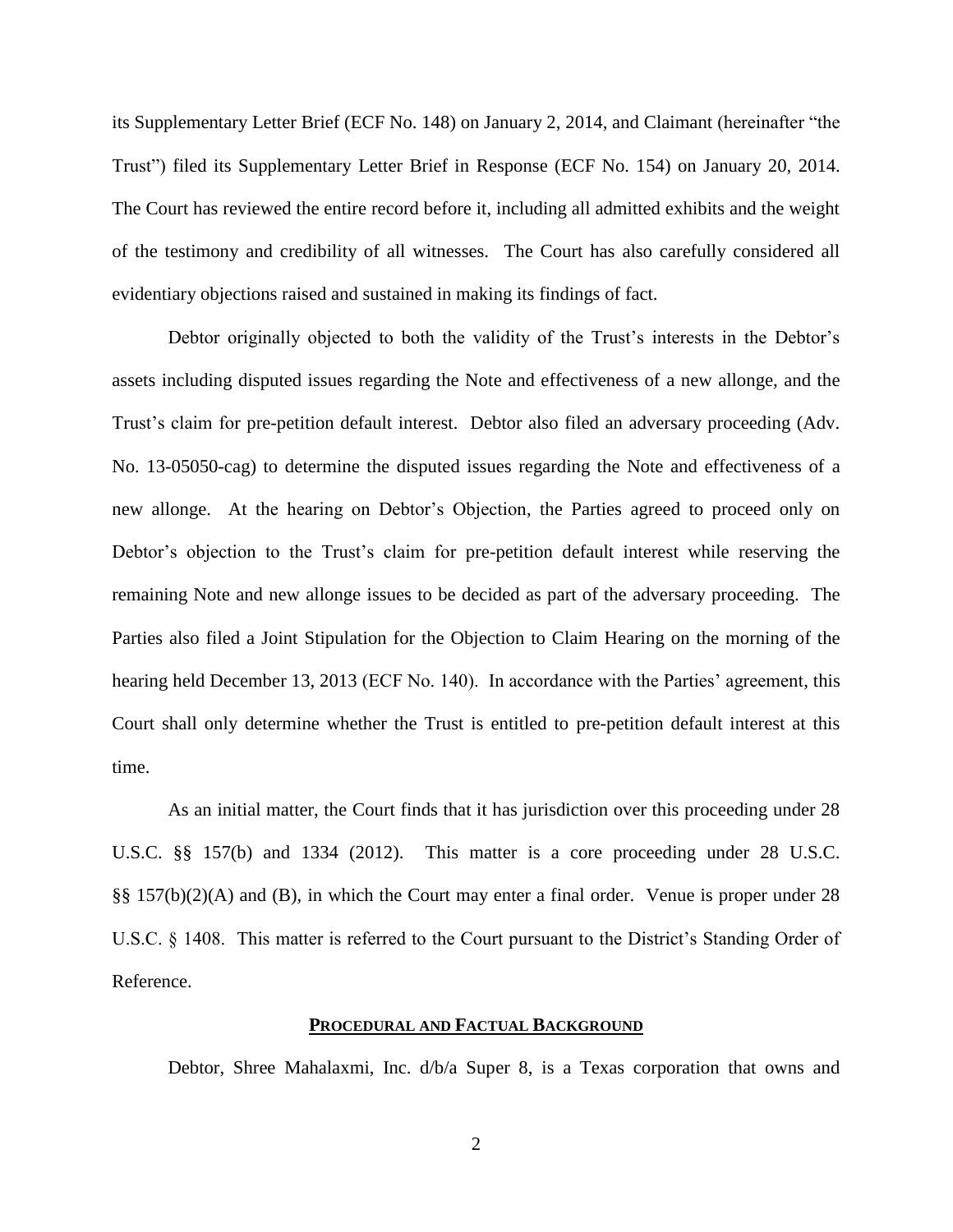operates hotel property located at 3617 N. Pan Am Expressway, San Antonio, Bexar County, Texas 78219 (the "Collateral"). Claimant is U.S. Bank, National Association, as Trustee, successor to State Street Bank and Trust Company, as Trustee for the registered holders of Merrill Lynch Mortgage Investors, Inc., Mortgage Pass-Through Certificates, Series 1996-C2 (the "Trust"), represented by and through CW Capital Asset Management LLC, as special servicer.

## *I. The Original Loan Transaction*

 $\overline{a}$ 

On August 23, 1996, Debtor received a loan from Merrill Lynch Credit Corporation ("Merrill Lynch") in the amount of \$1,650,000 ("Loan"). In originating the loan, Debtor executed the following documents evidencing the indebtedness to Merrill Lynch in repayment of the loan: (1) a Promissory Note dated August 23, 1996, in the amount of \$1,650,000 made for the benefit of Merrill Lynch  $("Note")^1$ ; (2) a Deed of Trust, Security Agreement, Assignment of Rents and Fixture Filing dated August 23, 1996, for the benefit of Merrill Lynch and securing the Debtor's obligations under the Note by the Collateral ("Deed of Trust")<sup>2</sup>; and (3) an Absolute Assignment of Leases and Rents and Security Deposits dated August 23, 1996, in favor of Merrill Lynch  $("ALR")^3$ . These documents will be collectively referred to as the "Loan Documents."

After origination of the loan, the Trust now claims that it is entitled to enforce the Loan Documents as the owner. Because the parties have agreed to reserve their objections and arguments regarding the Note and effectiveness of a new allonge, the Court will assume, for

<sup>&</sup>lt;sup>1</sup> The Note is admitted into evidence as "Exhibit C." The Court will refer to the "Note" rather than the exhibit throughout its Order.

 $2$ <sup>2</sup> The Deed of Trust is admitted into evidence as "Exhibit G." The Court will refer to the "Deed of Trust" rather than the exhibit throughout its Order.

<sup>&</sup>lt;sup>3</sup> The ALR is admitted into evidence as "Exhibit H." The Court will refer to the "ALR" rather than the exhibit throughout its Order.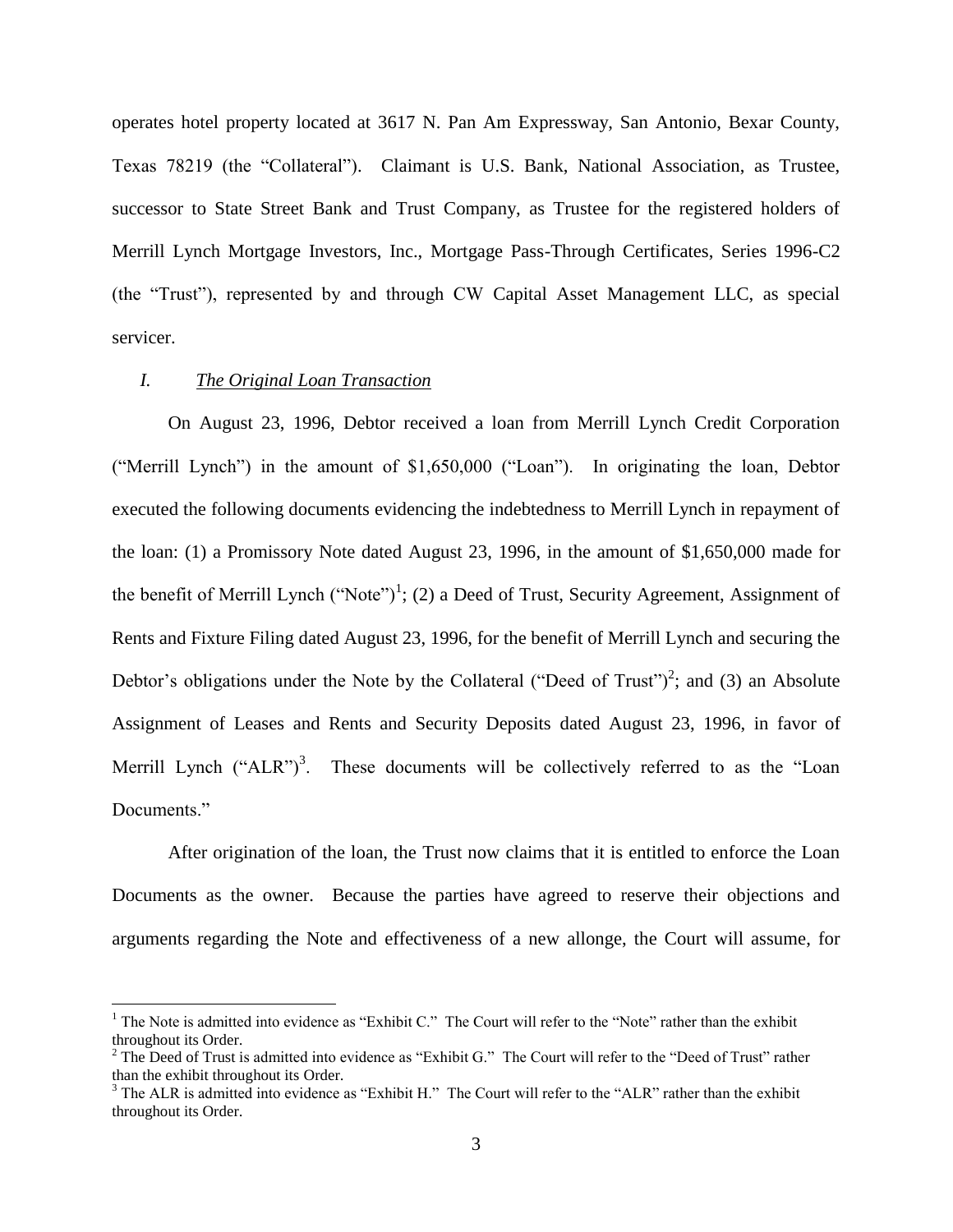purposes of this ruling on the Debtor's Objection to inclusion of pre-petition default interest, that the Trust is the appropriate party to enforce the Note.

## *II. Placement of the Junior Liens on the Collateral*

After the origination of the loan with Merrill Lynch, Debtor further encumbered the Collateral by placing two junior liens on the Collateral both in favor of National Republic Bank of Chicago ("NRBC")<sup>4</sup>. On July 23, 2003, the Debtor placed the first junior lien on the Collateral in favor of NRBC in order to secure a \$1,850,000 loan made to ADR Management which was recorded in the Bexar County records on July 24, 2003 ("First Junior Lien"). (Ex. J and Ex. M, Pg.  $65$ , Ln.  $5 - \text{Pg}$ . 66, Ln. 14). ADR Management is a separate corporation that owns and operates a Red Roof Inn in New Braunfels, Texas but shares some common ownership with the Debtor. (Ex. M, Pg. 63, Ln. 8-20). Through this common ownership, the Debtor signed the \$1,850,000 note in favor NRBC and placed the First Junior Lien on the Collateral for the benefit of ADR Management. (Ex. M, Pg. 67, Ln. 24 – Pg. 70, Ln. 16). On October 15, 2003, the Debtor placed the second junior lien on the Collateral in favor of NRBC in order to secure a \$325,000 loan made to ADR Management which was recorded in the Bexar County records on June 24, 2004 ("Second Junior Lien"). (Ex. K).

### *III. Debtor's Bankruptcy Filing*

Debtor filed for Chapter 11 bankruptcy on January 7, 2013 ("Petition Date"). Debtor filed its Schedules and Statement of Financial Affairs on January 22, 2013 (ECF No. 38 and 39) listing a secured claim of \$596,677.50 held by Wells Fargo Bank on account of the Note secured by the Collateral. The Trust filed its Original Proof of Claim on May 10, 2013 in the amount of

<sup>&</sup>lt;sup>4</sup> In the exhibits admitted at the hearing, the Table of Contents lists the First Junior Lien recorded July 24, 2003 as "Exhibit J" and the Second Junior Lien recorded June 24, 2004 as "Exhibit K". However, under the tabs, these two exhibits have been inverted. For purposes of the record and for clarity, the First Junior Lien recorded July 24, 2003 will be referred to as "Exhibit J" and the Second Junior Lien recorded July 24, 2004 will be referred to as "Exhibit  $K$ ".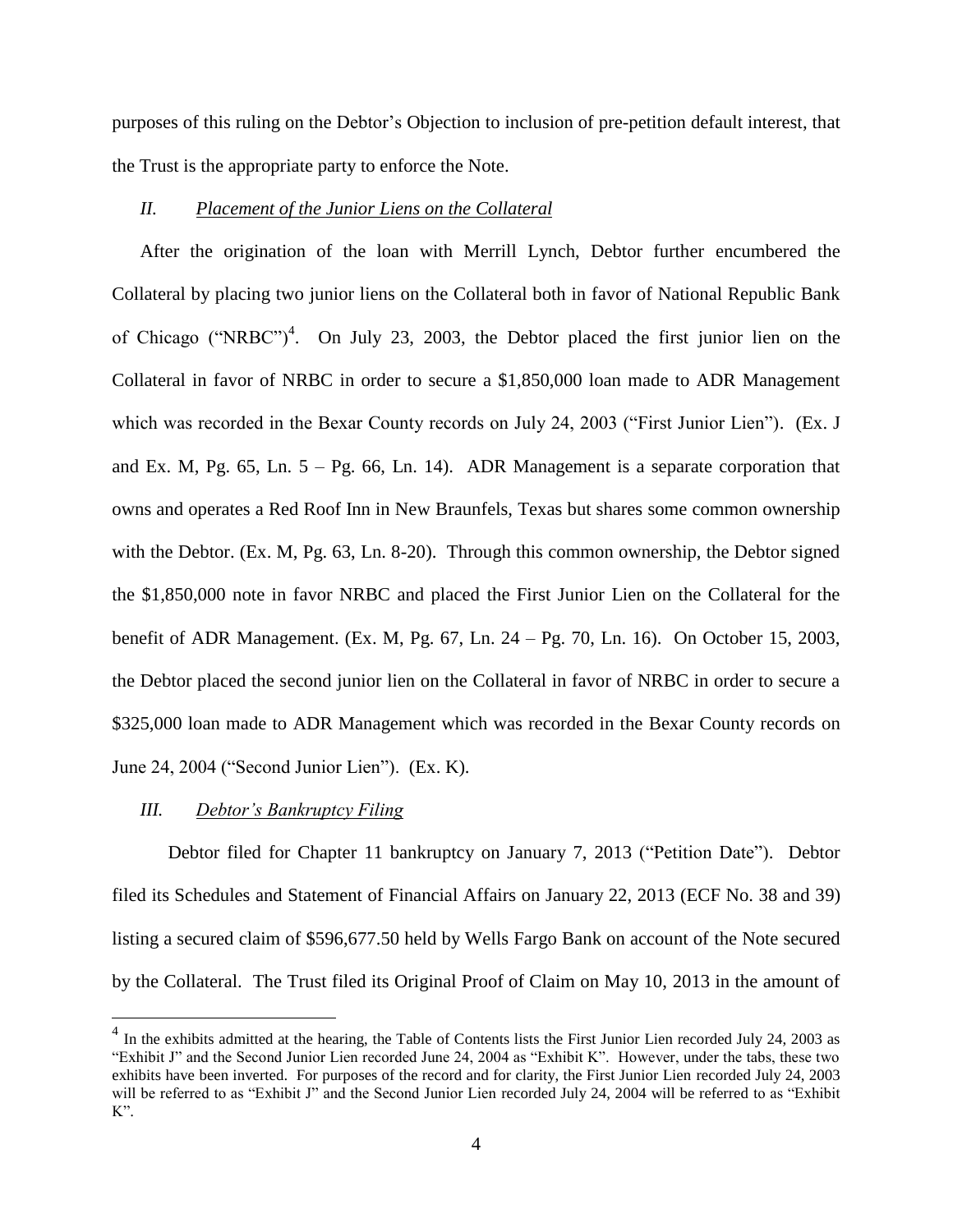\$618,878.19 (Claim No. 4-1). On June 13, 2013, Debtor filed its Original Objection to Claim No. 4 of U.S. Bank (ECF No. 79) solely raising disputed issues regarding the Note and effectiveness of a new allonge.

Mr. Robert Flaundrau, a representative for the special servicer, testified that sometime soon after the Petition Date, the loan was referred to him for special servicing as a result of the Debtor's bankruptcy filing. Flaundrau testified that he took several actions at that point, including ordering an updated title report for the Collateral. Thereafter, in July 2013, the special servicer placed the Note up for auction. Flaundrau does not recall reviewing the updated title report at that time, although he testified it is his normal practice to do so. Flaundrau testified that he first became aware of the junior liens in favor of NRBC on the Collateral in late July or early August 2013, when an employee of the auction company notified him of their existence. On August 8, 2013, counsel for the Trust sent electronic correspondence to Debtor's counsel regarding the existence of the junior liens and the Trust filed its formal objection to the Debtor's First Amended Plan of Reorganization on August 9, 2013 (ECF No. 99). On August 15, 2013, the Trust amended its Proof of Claim to include pre-petition default interest, reasoning that placement of the junior liens on the Collateral was an Event of Default that entitled the Trust to pre-petition default interest from the date of default (Claim No. 4-2). The Amended Proof of Claim added pre-petition default interest, accruing from July 24, 2003 to the Petition Date, in the amount of \$399,496.19 to the total claim amount. Debtor filed its Amended Objection to Claim No. 4 of U.S. Bank (ECF No. 126) on October 28, 2013, adding its objection to inclusion of prepetition default interest. The Trust filed its Response to Debtor's Amended Objection on November 21, 2013 (ECF No. 131).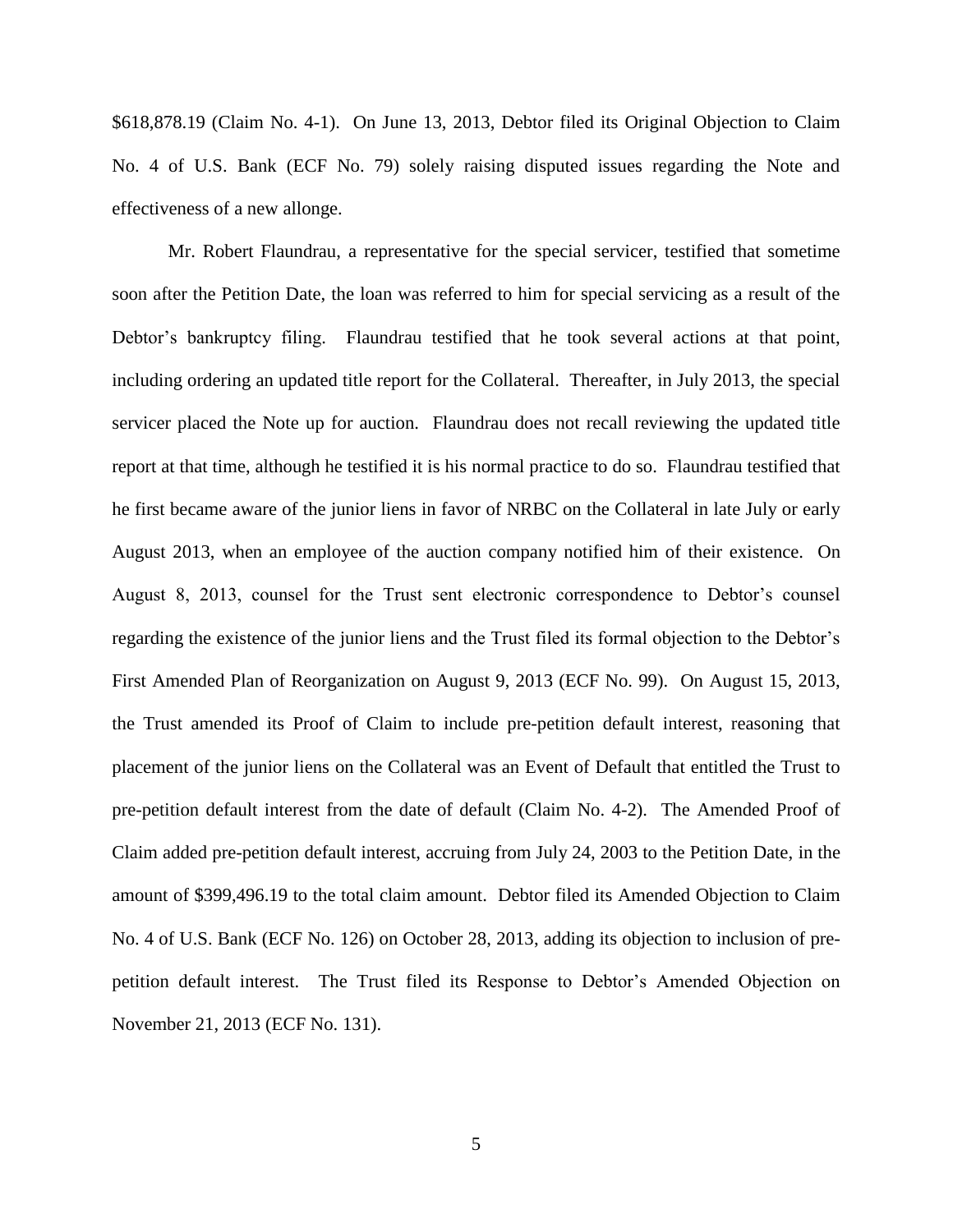#### **PARTIES' CONTENTIONS**

The central disagreement between the Parties is whether the terms of the Loan Documents allow the Trust to impose retroactive pre-petition default interest for the first time after the Petition Date. Debtor argues that inclusion of pre-petition default interest in the Trust's Proof of Claim is improper because: (1) the Loan Documents require the Trust to provide notice regarding any Event of Default to the Debtor before imposing default interest; (2) the Note itself does not provide for automatic accrual of default interest upon occurrence of an Event of Default; (3) the Loan Documents provide grace periods and an opportunity to cure this type of default event; and (4) to the extent the Trust may automatically impose default interest, the Trust's claim for default interest is barred by the applicable statute of limitations.

In response, the Trust argues that the Loan Documents, read as a whole, entitle it to impose default interest from the date of the Event of Default and do not require the Trust to provide any notice to the Debtor. Further, the Trust argues that only discovery of the Event of Default can trigger the statute of limitations or, in the alternative, the Debtor's subsequent payments on the debt tolled any statute of limitations. Additionally, the Trust asserts that the Loan Documents do not provide any grace periods for the type of default committed by the Debtor.

#### **ANALYSIS**

The Court is of the opinion that: (1) allowance of pre-petition interest under § 502 of the Bankruptcy code relies on the underlying state law of Texas governing the Loan Documents; (2) the Debtor committed an Event of Default under the Loan Documents; (3) the Loan Documents allow imposition of default interest only if the Trust exercises its option to accelerate the debt upon an Event of Default; and (4) the Trust did not exercise its option to accelerate the debt

6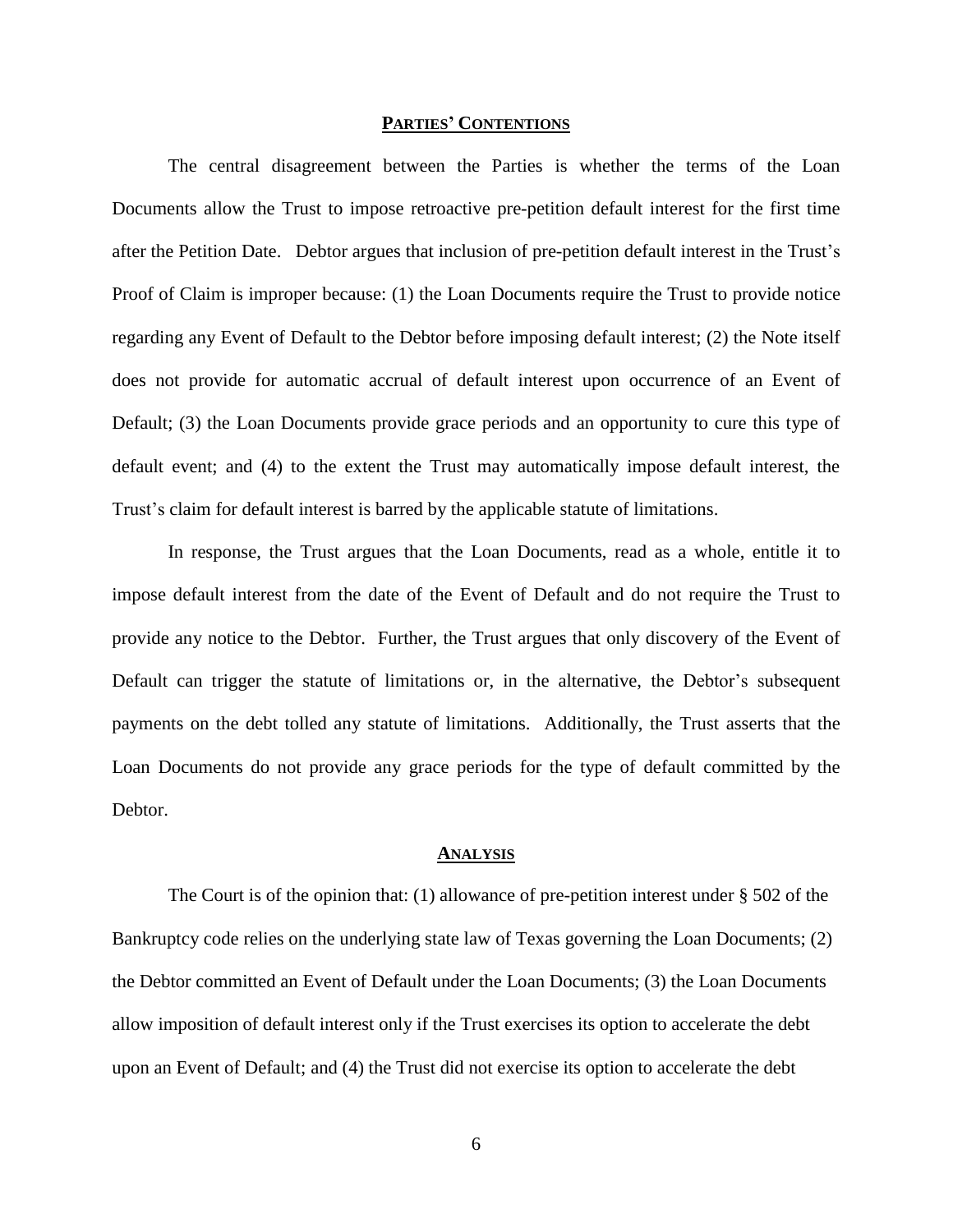before the Petition Date. As such, the Court finds that the Trust's claim for default interest did not accrue pre-petition and it is therefore not entitled to include pre-petition default interest in its Proof of Claim.<sup>5</sup>

## *I. Allowance of Pre-petition Interest under § 502 and Underlying Texas Contract Law*

Pre-petition claims for interest and fees are allowable as part of an underlying secured claim. *See In re Cummins Utility, L.P.*, 279 B.R. 195, 201 (Bankr. N.D. Tex. 2002). As such, 11 U.S.C. § 502<sup>6</sup> governs determination of allowance of any claim for pre-petition interest. Section 502 provides in pertinent part:

- (a) A claim or interest, proof of which is filed under section 501 of this title, is deemed allowed, unless a party in interest . . . objects.
- (b) . . . if such objection to a claim is made, the court, after notice and a hearing, shall determine the amount of such claim in lawful currency of the United States as of the date of the filing of the petition, and shall allow such claim in such amount, except to the extent that –
- (2) such claim is for unmatured interest.

Claims amount determinations under § 502 generally require the Court to look to state law in order to make any determination regarding the substance of the claim. *See In re Moody Nat'l SHS Houston H, LLC*, 426 B.R. 667, 675 (Bankr. S.D. Tex. 2010) (citing *Travelers Cas. & Sur. Co. of America v. Pac. Gas & Elec. Co.*, 549 U.S. 443, 450-51 (2007)). The "touchstone of any claim is that there is an enforceable obligation of the debtor or an enforceable right to payment from the debtor." *Campbell v. Countrywide Home Loans, Inc.*, 545 F.3d 348, 353-54 (5th Cir. 2008) (citations omitted). If applicable state law deems a claim for pre-petition interest

 $\overline{a}$ 

 $<sup>5</sup>$  Given the Court's holding that the Trust did not accelerate the debt, it is not necessary for the Court to address any</sup> issues relating to the statute of limitations or applicable grace periods at this time. The Court also does not address any claims the Trust may have for post-petition default interest or any ability it may have to accelerate the debt postpetition.

<sup>6</sup> Unless otherwise noted, all references are to Title 11, U.S.C. *et. seq*.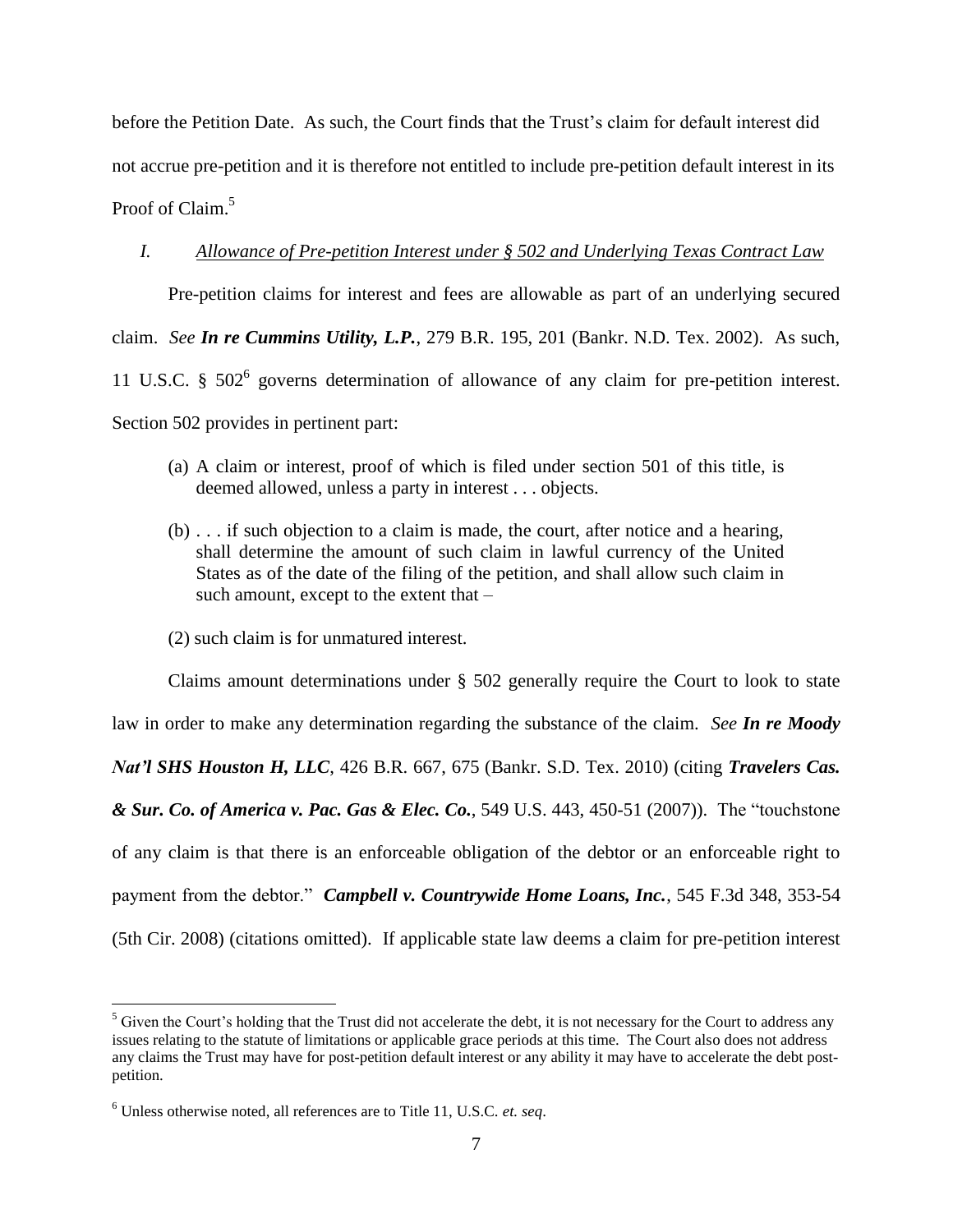unmatured or unearned on the Petition Date, § 502 disallows such claim. Accordingly, any prepetition interest that has matured under applicable state law by the Petition Date is allowed under § 502 as part of the underlying secured claim. *See Cummins*, 279 B.R. at 201; *see also In re Auto Int'l Refrigeration*, 275 B.R. 789, 823 (Bankr. N.D. Tex. 2002), *rev'd on other grounds sub nom*. *Mims v. Fidelity Funding, Inc.***,** 307 B.R. 849 (N.D. Tex. 2002). The Court will construe the Loan Documents in accordance with the state law of Texas as provided for under the Note. *See* Note, § 4.20.<sup>7</sup>

Under Texas contract law, the intent of the parties in forming a contract is determined from the four corners of the contract itself unless there is an ambiguity in the contract. *In re Indep. Am. Real Estate, Inc.*, 146 B.R. 546, 550 (1992) (citing *Official Creditors Comm. of Stratford of Tex. v. Stratford of Tex.*, 635 F.2d 365 (5th Cir. 1981)). A contract is unambiguous if it can be given a definite or certain legal meaning and is not subject to two or more reasonable interpretations. *J.M. Davidson, Inc. v. Webster*, 128 S.W.3d 223, 229 (Tex. 2003).

The Debtor urges the Court to interpret only the Note to determine under what circumstances default interest may be imposed upon the borrower. Under Texas law, however, the general rule is that "separate instruments or contracts executed at the same time, for the same purpose, and in the course of the same transaction are to be considered as one instrument, and are to be read and construed together." *Jones v. Kelley*, 614 S.W.2d 95, 98 (Tex. 1981). The Note, Deed of Trust and ALR were all executed at the same time, for the same purpose, and in the course of the same loan transaction on August 23, 1996. As such, the Court will interpret all the

 $\overline{a}$ 

 $<sup>7</sup>$  The Debtor relies heavily on cases from outside this jurisdiction to support its proposed construction of the Loan</sup> Documents. *See Beal Bank v. Crystal Props., LTD (In re Crystal Props., LTD)*, 268 F.3d 743 (9th Cir. 2001); *In re Lichtin/Wade, LLC*, 2012 WL 3260287 (Bankr. E.D.N.C. Aug. 8, 2012); *In re Potts*, 2013 WL 5508429 (Bankr. D. Colo. Oct. 2, 2013). To the extent these cases rely on a federal common law imposition of notice requirements for acceleration, this Court rejects such reasoning. Rather, this Court finds that the underlying state law should govern determination of the Parties' substantive rights under the contract. *See Cummins*, 279 B.R. at 201.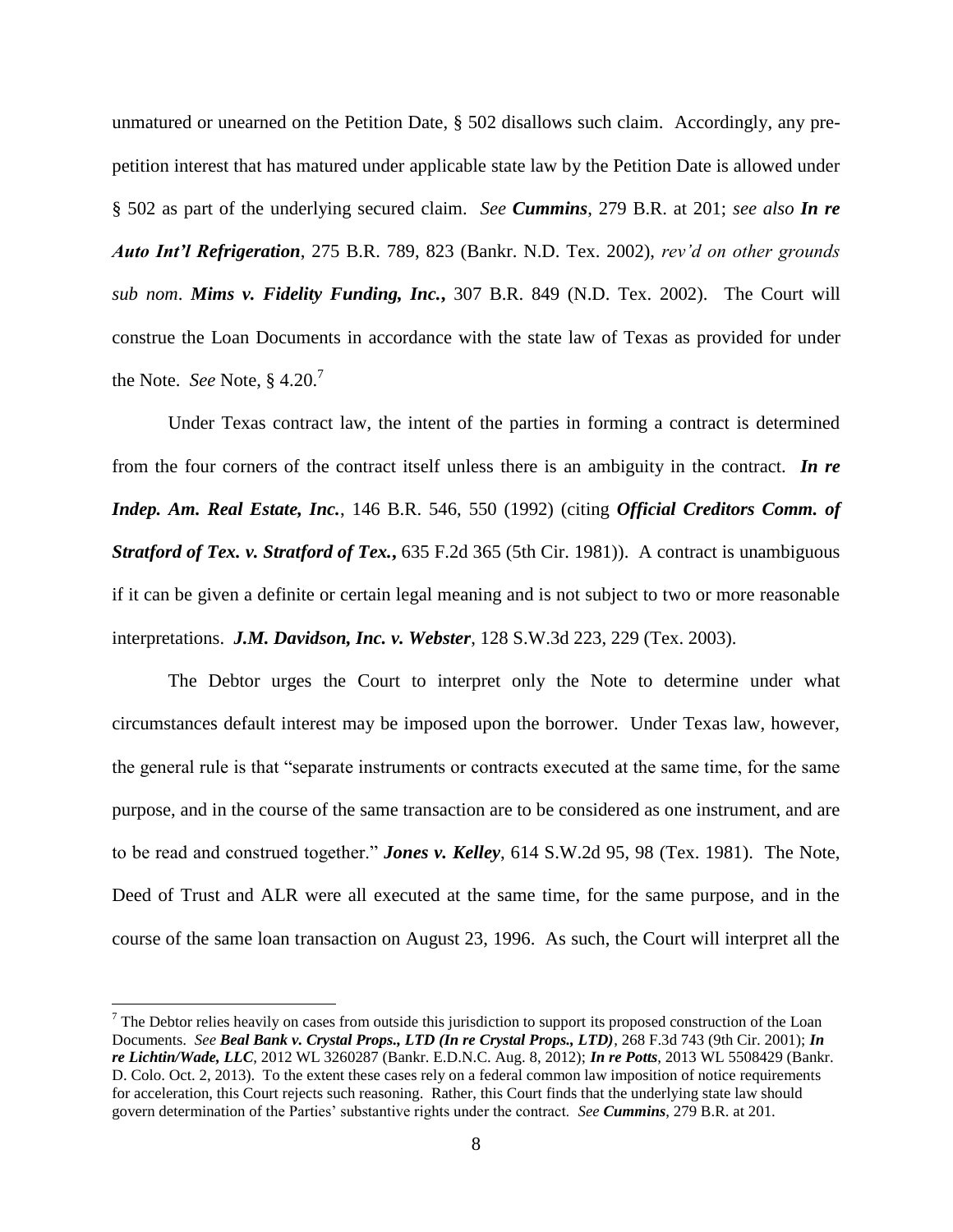Loan Documents together as one contract.

 $\overline{a}$ 

## *II. The Debtor Committed an Event of Default Under the Loan Documents.*

The Loan Documents clearly show that the Debtor caused an Event of Default to occur and it does not appear that the Debtor disputes this fact. Section 3.1 of the Note and Section 12.1 of the Deed of Trust define an "Event of Default." Under Section 12.1(p) of the Deed of Trust, it is an Event of Default "if Borrower shall be in default under any of the other terms, covenants, or conditions of the Note, this Deed of Trust or any other Loan Document, other than as set forth in (a) through (o) above  $\dots$ ." Section 3.1(e) of the Note also defines an Event of Default as a: "Breach or violation of any covenant or agreement set forth in any of the other Loan Documents or any other default thereunder (unless such default is cured within any applicable grace period set forth in the applicable Loan Document)."

Sections 2.6 and 9.1 of the Deed of Trust prohibit the borrower from further encumbering the Collateral in any part. Additionally, Section 14.1(g) of the Deed of Trust prohibits the borrower from incurring, creating or assuming any other debt outside of trade debt. Debtor breached its covenants not to further encumber the Collateral and not to incur further non-trade debt by placing the First and Second Junior Liens on the Collateral. Therefore, the Debtor caused an Event of Default to occur under either Section 3.1(e) of the Note or Section 12.1(p) of the Deed of Trust.<sup>8</sup>

# *III. The Loan Documents Require Acceleration and Non-Payment Before Default Interest May Be Imposed.*

Construing the Loan Documents together as one contract, the Court finds that the Loan

 $8$  Although the Trust argues that the Event of Default occurred under Section 12.1(g) of the Note, that section provides for default only where a warranty or covenant made in the Loan Documents or any certificate, report, financial statement or other instrument or agreement furnished to the Lender "shall prove to be false or misleading in any respect." Section  $12.1(g)$  applies only where a misrepresentation or falsehood is committed by the borrower and is not implicated by a change in circumstances, as is the case here by the recordation of the two junior liens.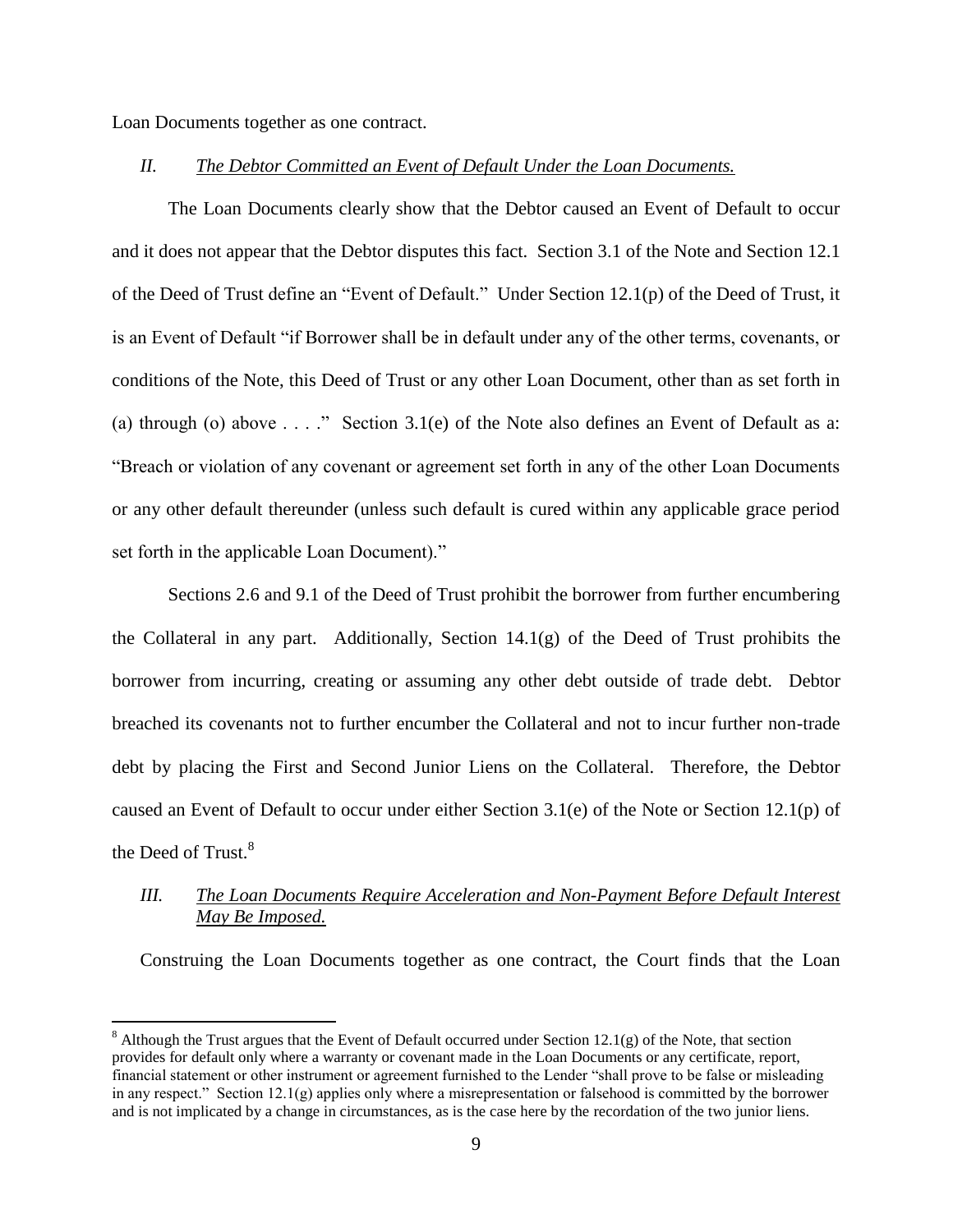Documents are not ambiguous and can reach a certain legal meaning with regards to the imposition of default interest. First, the Loan Documents condition the imposition of default interest on non-payment of an amount due on a certain date. Section 2.3 of the Note provides, in part, under the title "Default Rate":

Should the  $\ldots$  (ii) the Principal Amount or any part thereof, together with any other amounts due and payable hereunder, not be promptly paid on the Maturity Date or any earlier date when the same shall be due and payable (whether by acceleration or otherwise), then in such event, the rate of interest to be paid on the Principal Amount and all such other amounts shall be increased to the Default Rate and shall be computed from the date such amounts were initially due and payable through the date, if any, upon which such amounts are actually and fully paid . . . The foregoing provisions shall not be construed as a waiver by Holder of its right to pursue any other remedies available to it under the Deed of Trust or any other Loan Document, nor shall it be construed to limit in any way the application of the Default Rate.

Section 12.4 of the Deed of Trust also conditions imposition of the default rate of interest

upon non-payment of an amount at a certain due date. Section 12.4 of the Deed of Trust

provides, in part:

Interest After Default. If any amount due under the Note, this Deed of Trust or any of the other Loan Documents is not paid within any applicable notice and grace period after same is due, whether such date is the stated due date, any accelerated due date or any other date or at any other time specified under any of the terms hereof or thereof, then in such event, Borrower shall pay interest on the entire outstanding and unpaid principal balance of the Debt from and after the date on which such amount first becomes due at the Default Rate of interest; and such interest shall be due and payable at such rate until the earlier of the cure of all Events of Default or the payment of the entire amount due to Lender, whether or not any action shall have been taken or proceeding commenced to recover the same or to sell the Property....

Both Section 2.3 of the Note and Section 12.4 of the Deed of Trust provide for imposition

of default interest if the debt is not paid by any stated due date such as the Maturity Date, an accelerated due date or any other date or time specified by the Loan Documents. Thus, the imposition of default interest is inextricably intertwined with default on a payment – whether at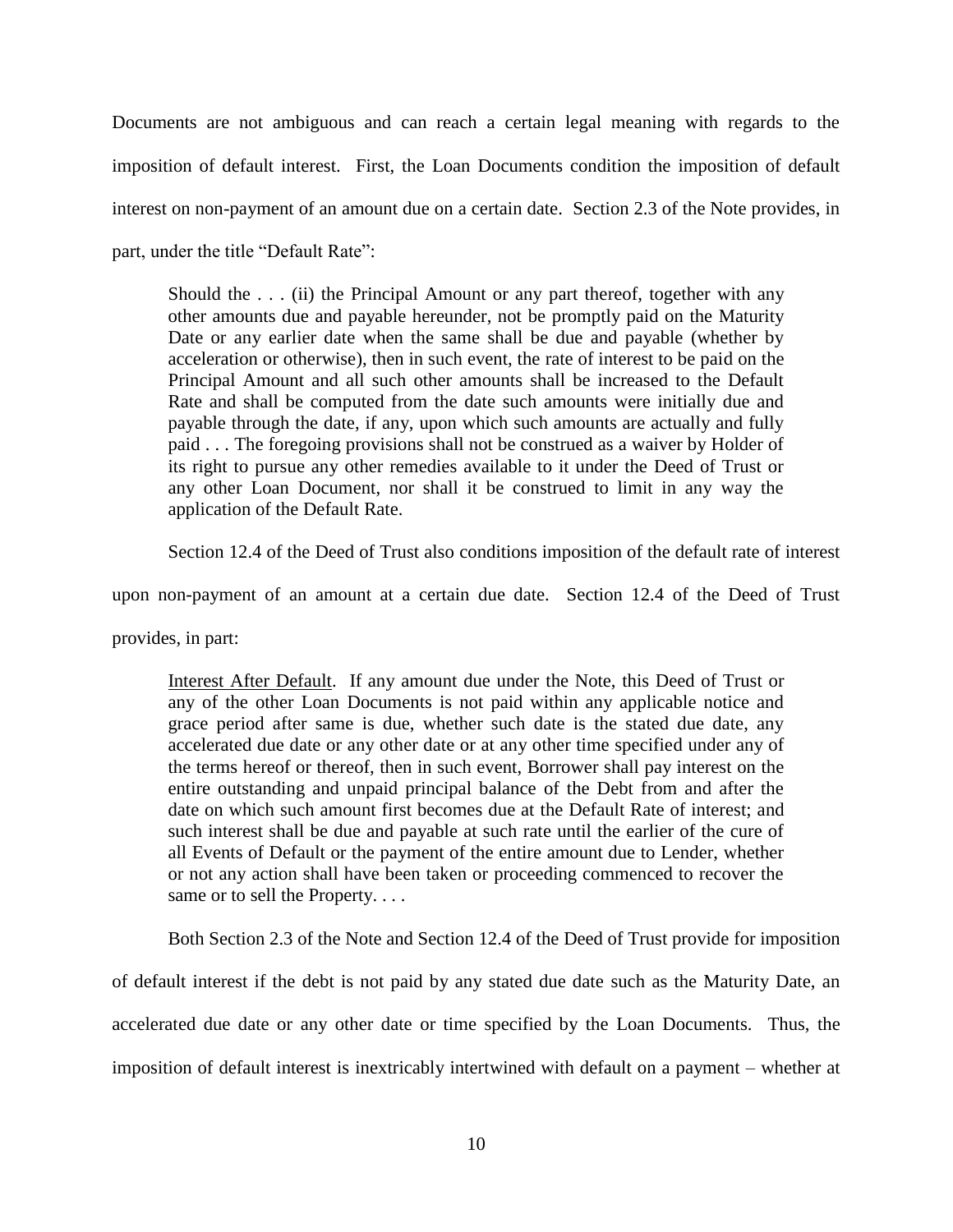an accelerated due date or otherwise.

Second, the Loan Documents provide the Trust with the *option* to accelerate the debt as a remedy for an Event of Default. Under Section 3.2 of the Note, the remedy for occurrence of an "Event of Default" is acceleration of the Note so that:

the entire Principal Amount, accrued interest and all other sums due and payable hereunder, under the Deed of Trust and the other Loan Documents shall become immediately due and payable at the option of Holder, and Holder shall have the option to exercise any rights or remedies available to Holder hereunder or under the other Loan Documents, at law or in equity.

Likewise, Section 12.1 of the Deed of Trust provides, "The Debt shall become immediately due at the option of Lender upon any one or more of the following events ("Event of Default") . . . ."

Therefore, the Loan Documents provide that occurrence of an Event of Default under the Note or Deed of Trust gives rise to the option of the Lender to accelerate the debt immediately. Imposition of the default rate of interest, however, is not automatically imposed upon occurrence of an Event of Default that does not involve non-payment of an amount by a certain due date. Rather, the Trust must exercise its option to accelerate the debt upon occurrence of the Event of Default. Only if the borrower does not pay the amount due at the accelerated maturity date promptly may the Trust begin imposing the default rate of interest.

#### *IV. The Trust Did Not Exercise Its Option to Accelerate the Debt Pre-Petition.*

Texas state law provides for specific notice requirements that a Lender must satisfy in order to effectively accelerate a debt. Effective acceleration requires two actions by the Lender: (1) notice of intent to accelerate; and (2) notice of acceleration. *Holy Cross Church of God in Christ v. Wolf*, 44 S.W.3d 562, 566 (Tex. 2001) (citing *Shumway v. Horizon Credit Corp.*, 801 S.W.2d 890, 892 (Tex. 1991) and *Ogden v. Gibraltar Sav. Ass'n*, 640 S.W.2d 232, 233 (Tex. 1982)). Both of these notices must be "clear and unequivocal." *Holy Cross*, 44 S.W.3d at 566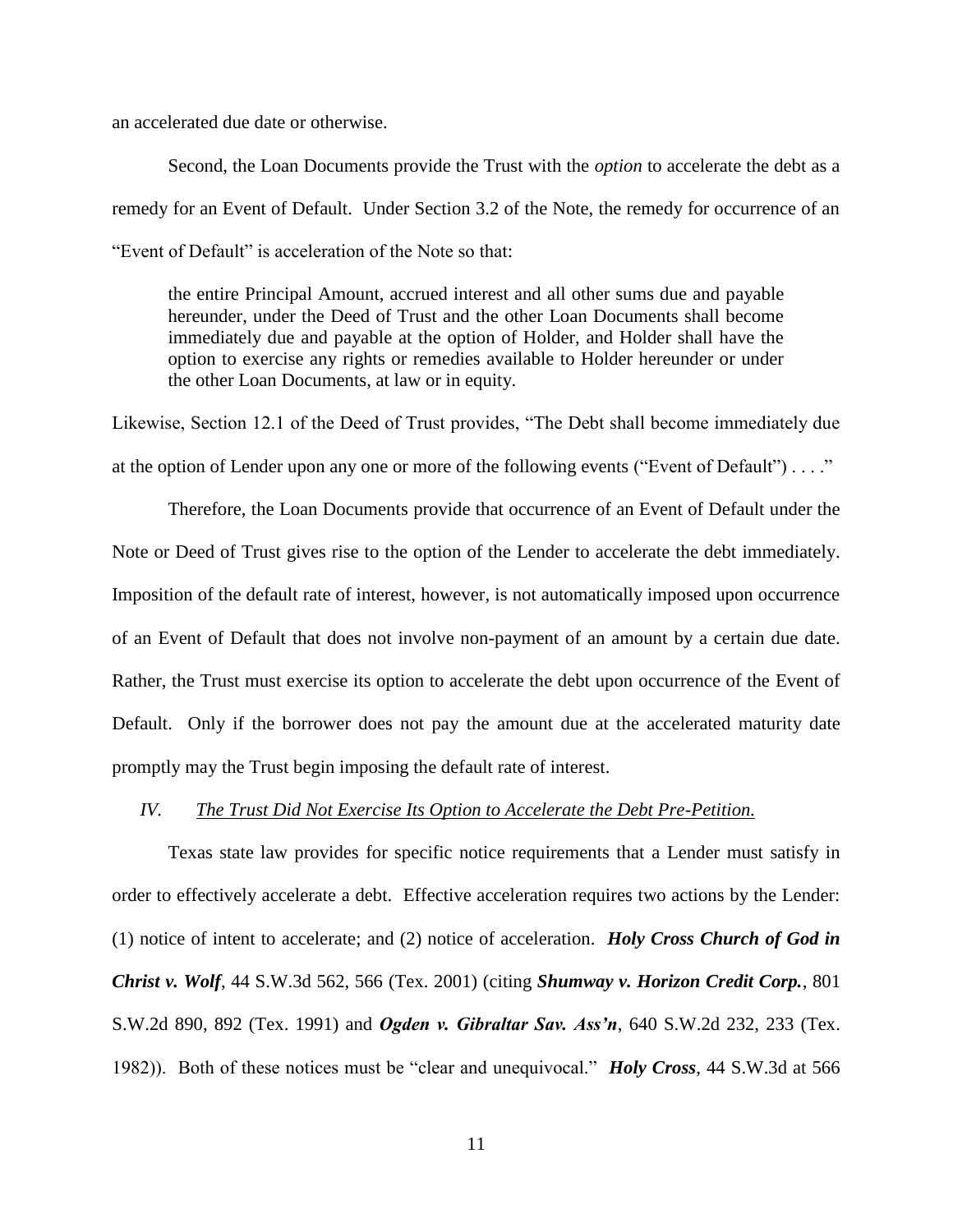(quoting *Shumway*, 801 S.W.2d at 893). Where the remedy of acceleration is optional, default does not automatically trigger acceleration of the debt but requires the Lender to clearly and unequivocally exercise its option. *See Holy Cross*, 44 S.W.3d at 566 ("If a note or deed of trust secured by real property contains an optional acceleration clause, default does not ipso facto start limitations running on the note. Rather, the action accrues only when the holder actually exercises its option to accelerate."); *see also Shumway*, 801 S.W.2d at 893 ("The harshness of the option of accelerating the maturity of an extended obligation requires both a strict reading of the terms of the option and notice to the debtor."); *see also Joy Corp. v. Nob Hill North Props., LTD*, 543 S.W.2d 691, 695 (Tex. Civ. App. – Tyler 1976, no writ) ("The exercise of an option to accelerate the entire balance of a debt is a harsh remedy. The courts in Texas have looked with disfavor upon the exercise of this power, since great inequity may result. It is incumbent on the mortgagee in order to avail himself of this right of acceleration, to make a clear, positive, and unequivocal declaration in some manner of the exercise thereof, followed by an affirmative action towards enforcing the declared intention.").

Parties to a contract may choose to waive the above notice requirement; however, such a waiver must also be clear and unequivocal. *See Shumway*, 801 S.W.2d at 893 (citing *Ogden*, 640 S.W.2d at 234). In *Shumway*, the Texas Supreme Court reasoned that allowing waiver of a borrower's right to notice by merely general terms would thwart the purpose of requiring clear and unequivocal notice of intent to accelerate and notice of acceleration at all. 801 S.W.2d at 893. The Texas Supreme Court further held that, to meet this exacting standard, the waiver provision "must state specifically and separately the rights surrendered." *Id.* Therefore, the Court in *Shumway* determined that waiver of "notice" or "notice of acceleration" would be sufficient to waive the requirement to provide a notice of acceleration but would be insufficient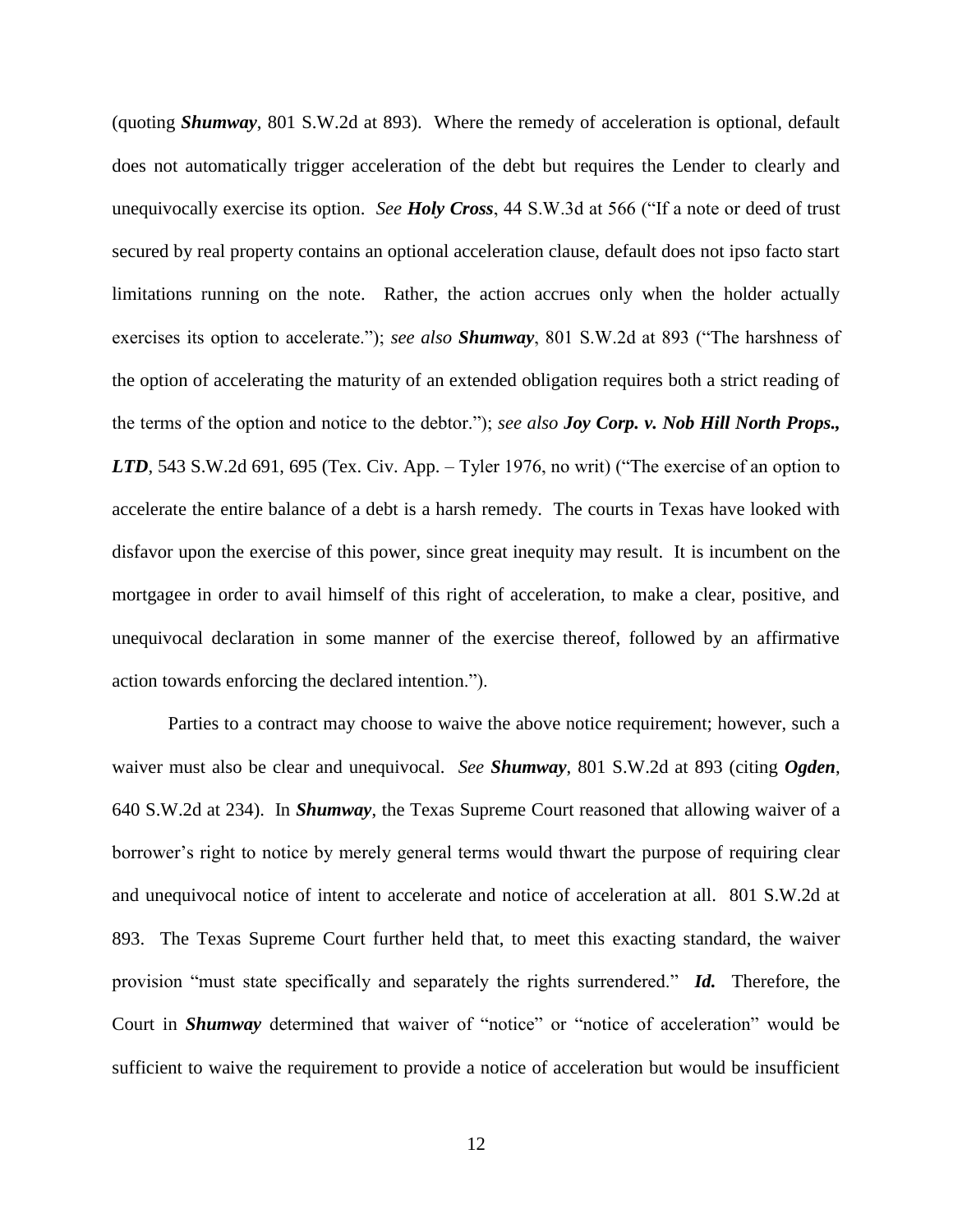to waive a borrower's right to receive a notice of intent to accelerate because it is a separate right. *Id.* at 893-94. Likewise, general waivers of "notice," "all notice," or "any notice whatsoever" lack the specificity to waive the borrower's two separate rights  $- (1)$  to notice of intent to accelerate and (2) to notice of acceleration. *Id.*

Here, the Trust did not effectively accelerate the debt before the Debtor filed its bankruptcy petition. Section 3.2 of the Note and Section 12.1 of the Deed of Trust both provide that the remedy for an Event of Default is acceleration at the *option* of the Trust. Therefore, the Trust must actually exercise its option to accelerate the debt in order for acceleration to be effective. The Trust does not argue that it sent any notices to the Debtor that would evidence the Trust's acceleration of the debt pre-petition. In fact, Flaundrau testified that the Trust was unaware of the Event of Default until after the Debtor's bankruptcy filing. As such, the only scenario in which the Trust may argue that the debt automatically accelerated at the time of the Event of Default is if the Loan Documents clearly and unequivocally waive the Debtor's separate rights to notice of intent to accelerate and notice of acceleration. *See Shumway*, 801 S.W.2d at 893-94.

Section 4.17 of the Note provides:

Waiver of Notice. Maker shall not be entitled to any notices of any nature whatsoever from Holder except with respect to matters for which this Note specifically and expressly provides for the giving of notice by Holder to Maker and except with respect to matters for which Maker, is not, pursuant to applicable legal requirements, permitted to waive the giving of notice. Maker hereby expressly waives the right to receive any notice from Holder with respect to any matter for which this Note does not specifically and expressly provide for the giving of notice by Holder to Maker.

The above waiver contained in the Note does not clearly and unequivocally waive the Debtor's two separate rights to notice of intent to accelerate and notice of acceleration. At best, the Section 4.17 waiver can only serve to waive the Debtor's right to a notice of acceleration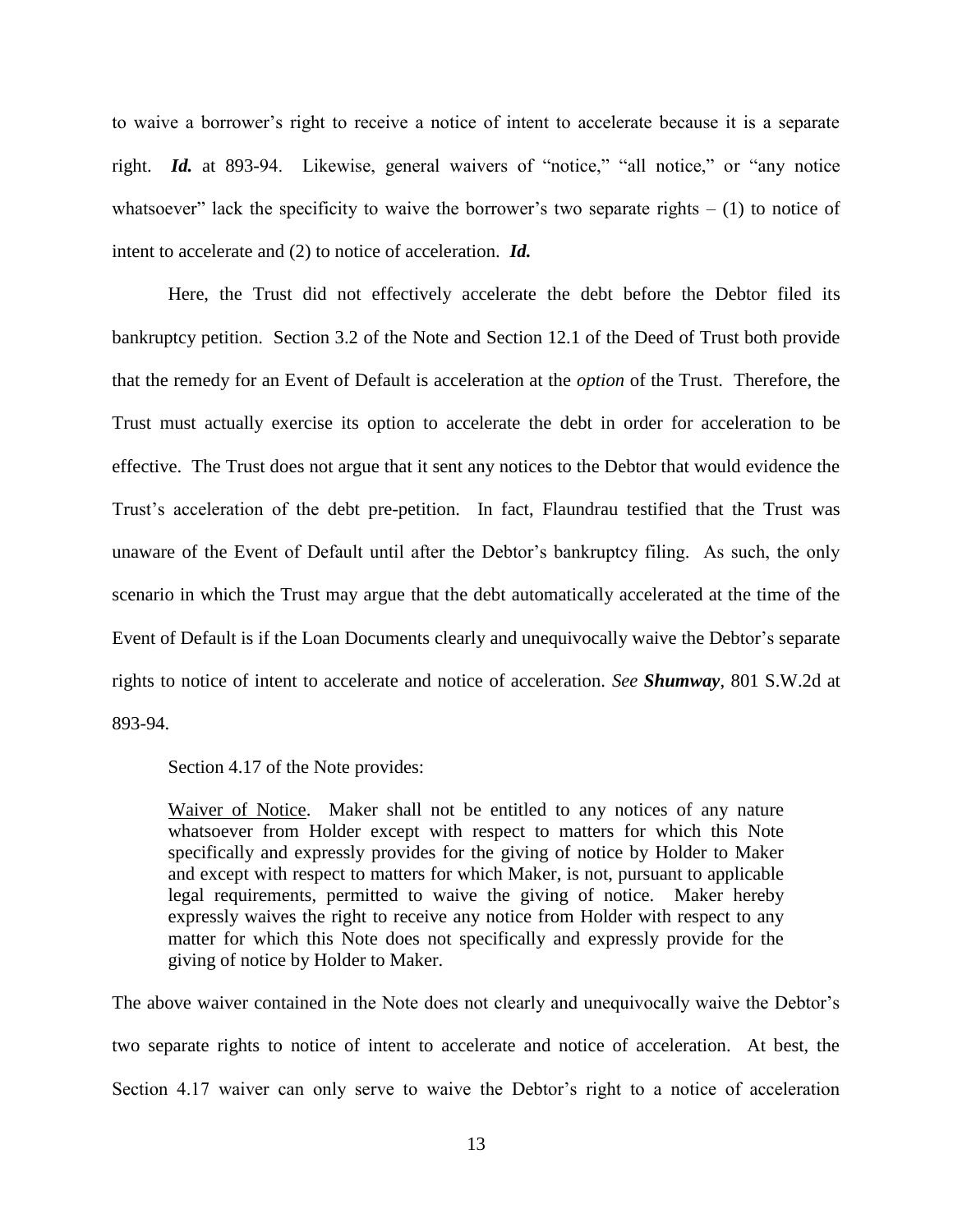because the language is too general and non-specific to clearly and equivocally waive the Debtor's right to *both* forms of notice. Therefore, the Trust is at minimum required to provide the Debtor with a notice of intent to accelerate before it may consider the debt effectively accelerated under Texas law. *See Shumway*, 801 S.W.2d at 893-94. The Trust did not provide any notice of intent to accelerate the debt prior to the Debtor's bankruptcy filing. As such, the Trust did not accelerate the debt pre-petition and default interest was not triggered because the Debtor had not yet failed to pay the required amount by an accelerated due date.

The Trust cites three cases that, it asserts, allow a creditor to retroactively apply default interest to its proof of claim under similar Loan Documents as the ones at issue in this case. All three of these cases, however, are distinguishable in important ways to the case at hand. *See Southland Corp. v. Toronto Dominion (In re Southland)*, 160 F.3d 1054 (5th Cir. 1998); *Am. Capital Fin. Servs., Inc. v. Berry-Hill Galleries, Inc.*, 2010 WL 4227307, \*6 (Bankr. S.D.N.Y. Oct. 19, 2010); *In re Coykendall*, 265 B.R. 859, 863-64 (Bankr. N.D. Ohio 2001). First, in **Southland Corp.**, although the Fifth Circuit did allow retroactive application of default interest after the bankruptcy filing, it did so because (1) the lender had sent out pre-petition notice of the higher interest rate; and (2) the loan documents provided for imposition of default interest upon notice, *not acceleration*. Likewise, in both *Berry-Hill* and *Coykendall***,** the terms of the contract allowed for imposition of default interest upon default and did not require acceleration by the Lender.<sup>9</sup>

The fact that the Trust did not learn about the junior liens and additional debt until after the Petition Date is unfortunate because its security in the Collateral may now be lessened or

 $\overline{a}$ 

<sup>9</sup> The Trust also relied on the United States District Court for the District of Minnesota's recent decision in *Bowles Sub Parcel A, LLC v. CW Capital Asset Mgmt. LLC (In re Bowles Sub Parcel A, LLC*), 2013 WL 6500130 (D. Minn. Dec. 11, 2013), to support its attempt to retroactively charge default interest from the Event of Default. That opinion, however, dealt with the enforceability of the default interest clause as liquidated damages under Minnesota state law and does not address the accrual of default interest absent pre-petition acceleration.